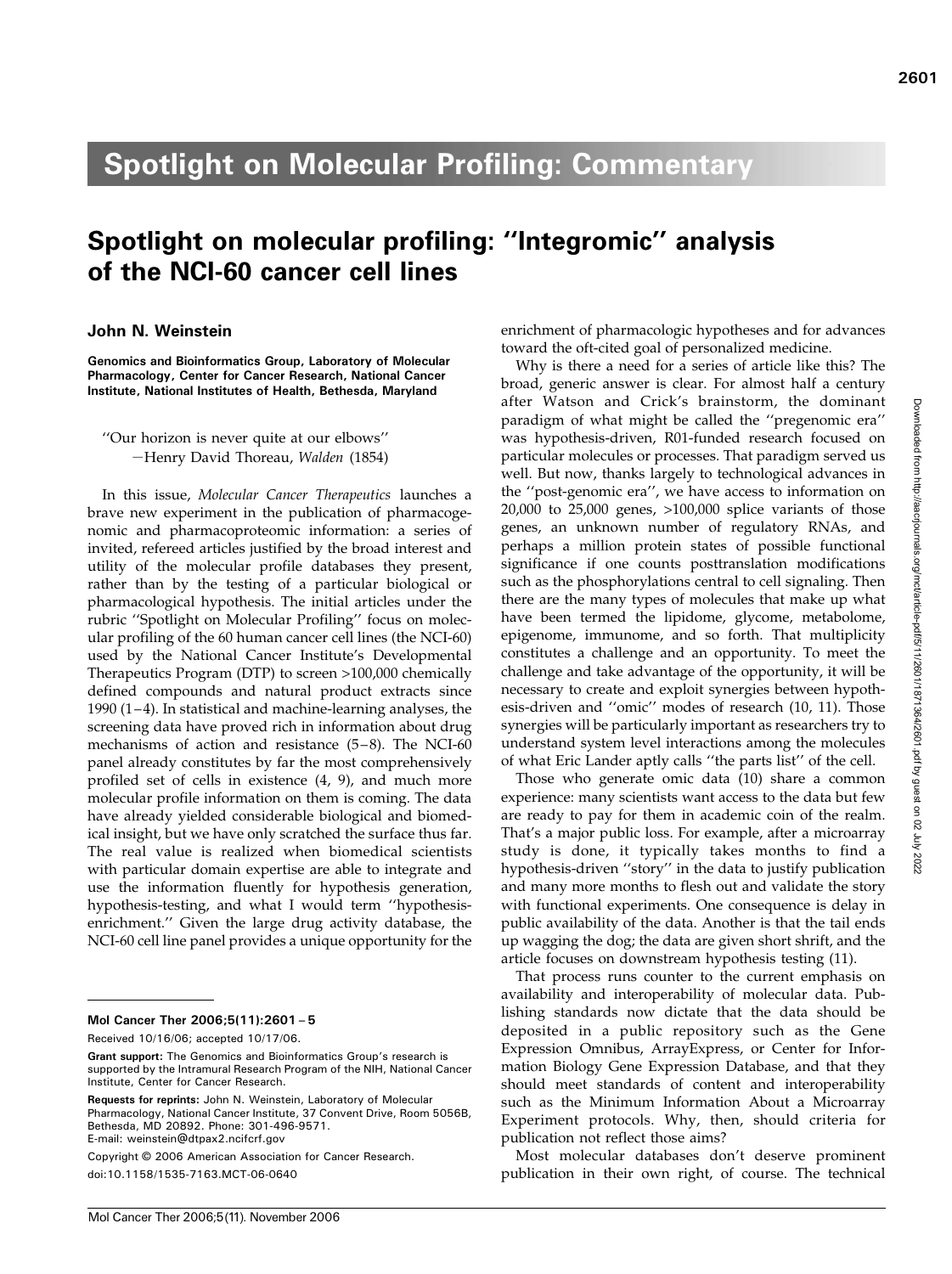quality must be high, and, equally important, the data must be of more than parochial significance. The Genome Project sequence is at one end of the spectrum, important to almost every laboratory doing biological or biomedical research; sparse molecular characteristics of particular cell types are at the other end, often of value only to the investigators themselves. Molecular profiling data on the NCI-60 fall somewhere between the two extremes. The data are of interest to thousands of laboratories, both for their basic biological uses and for their connection to cancer therapeutics.

This is not the place for a full-scale review of the NCI-60 panel and its molecular profiles. But a brief summary will be useful to motivate what follows. The panel was initially assembled in the late 1980s by Michael Boyd and colleagues at the DTP, under the aegis of Division Director Bruce Chabner to provide a tissue-specific screening capability (1). Largely through pioneering analyses by the late Kenneth Paull (5), it soon developed a second personality—as a system for profiling the compounds and natural product extracts tested against it. Studies in the laboratories of Tito Fojo, Susan Bates, and Robert Shoemaker added molecular characterization of the cells with respect to MDR1 and other drug resistance transporters (12 – 14). Broad omic profiling of the cells had its inception in a discussion in Bruce Chabner's office. Ichallenged him to list the molecules he would most like to see profiled in the cells. To my astonishment, he provided a list the next week. Our opening salvo, in the mid1990s, was a two-dimensional gel study with Leigh Anderson that produced a database of 1,014 spots indexed over all 60 cell lines. The data were integrated through clustered heat map visualizations of the type that have since then become the ever-present visual icon of post-genomic biology (15). When we submitted the article to a prominent (non-AACR) journal that shall remain nameless, it was promptly rejected without review by an editor who asked, ''Where's the hypothesis?'' We later published the study elsewhere (16). Numerous such experiences that we and others have had highlight the need for the current spotlight series. Four of our database-heavy publications on the NCI-60 over the last decade have thus far accumulated >400 literature citations each (15, 17-19), but all four were initially dismissed by journals, largely because they were viewed as lacking a hypothesis.

Figure 1 shows a schematic we use to organize our thinking about the NCI-60 databases (15). The assay run by DTP produces a database (A) of activities, which can be mapped into molecular structures of the compounds tested (S) or into molecular targets and other characteristics of the cells (T). If other cell or tissue types—e.g., transfectants, knock-downs, knock-outs, clinical tumors—are profiled in a compatible way, then it's possible to extrapolate the phenomenal pharmacologic characterization of the NCI-60 panel to the additional sample types without actually doing the assays in those samples. Often, the additional assays



Figure 1. Schematic overview of the NCI-60 databases. Each row of the activity (A) database represents the pattern of activity of a particular compound across the 60 cell lines. The A database can be mapped into a structure (S) database containing one-dimensional, two-dimensional, and/or threedimensional chemical structure descriptors of the compounds or into a target (T) database containing molecular profile data on the cells. The T-database consists of data on individual molecules as well as omic data at the DNA, RNA, protein, and functional levels. The drug activity data can be extrapolated to additional cell or tumor types that have been profiled in the same way as the NCI-60. The bioinformatic challenge is to analyze and understand each of the databases separately, then to integrate them with each other and with public information resources. Modified from ref. (15).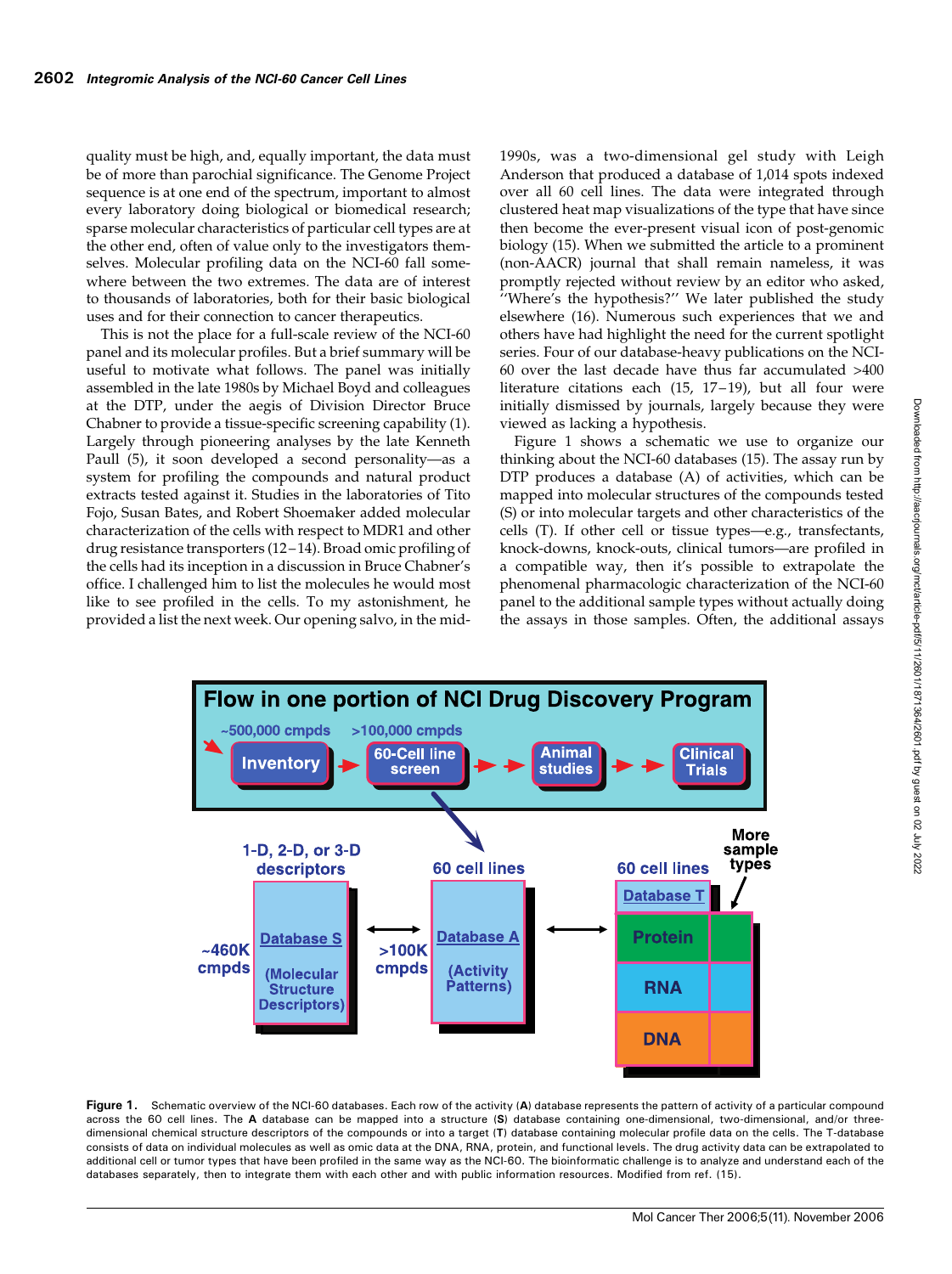

Figure 2. Conceptual schema for molecular profiling of the NCI-60 (or other cancer cells). Some of the profiling studies have already been completed, some are in progress, and some are being piloted currently. Also shown are three levels of validation explained in the text. CGH, comparative genomic hybridization (for DNA copy number); SKY, spectral karyotyping (for chromosomal aberrations); Meth, methylation; Bisulf Seq, bisulfite sequencing; reseq, resequencing; ChIP, chromatin immunoprecipitation; LC/MS, liquid chromatography/mass spectrometry.

would be impossible to do, especially if materials are limited, as they generally are with clinical tumors.

Figure 2 indicates the multiple types of molecular profiling studies that our research group and collaborators have done, are doing, or are piloting in NCI-60 cells. To maximize the consistency and interoperability of the data sets, we adopted standard operating procedures that include the use of the same or matched serum batches, harvesting at a particular percentage of confluence, and minimization of the time from incubator to stabilization of the materials. For consistency, over a period of years, the cell cultures, harvests, and almost all purifications have been done by a single scientist, William Reinhold. The profile data run the gamut from DNA to RNA to protein to small-molecule in focus. The aim is an extensive inventory of those classes of molecules in the cells. That inventory can then be coupled bioinformatically with, or spliced into, the growing body of information on how the parts fit together to form systems. Because of the DTP's activity data on >100,000 compounds and natural product extracts, the link to molecular pharmacology and therapeutics is obvious.

Our new molecular profile databases (and most of the legacy data) will appear in this or future issues of Molecular Cancer Therapeutics. The data are available for download at http://discover.nci.nih.gov in the form of a searchable, relational database (CellMiner). Also at that site will be metadata on the NCI-60 cells and computational tools (the Miner Suite) for integrating the various types of data with each other. The data will also be available at DTP's web site, http://dtp.nci.nih.gov, and in the Gene Expression Omnibus, SKYWEB, or other data repositories, as appropriate to the type of data.

The value of molecular profile inventories is central to The Cancer Genome Atlas project, which is just getting under way as a joint 3-year pilot project of the NCI and the National Human Genome Research Institute. Originally, that project was to focus on the resequencing of a large number of human tumors. It was then realized that the value would be increased enormously by the inclusion of other types of profiling, at least at the genomic, epigenomic, and transcriptomic levels. Currently, the Cancer Genome Atlas's plans are much less expansive than those in Fig. 2, but they must function in the much more difficult context of clinical tumors (lung cancer, ovarian cancer, and glioma for the pilot project). In a sense, the NCI-60 profiling enterprise can be thought of as a stalking-horse for the Cancer Genome Atlas—doing in cell lines what will be much harder to do in clinical tumors.

Everyone knows the limitations of cell lines as surrogates for clinical cancers. Even primary cultures have been removed from the influence of cytokines, hormones, three-dimensional architecture, and the community of other cell types in a tumor. Furthermore, cell lines have been adapted or selected for survival and rapid proliferation on plastic. The NCI-60, in particular, have the disadvantage (or advantage) that they represent diverse lineages, and there are only 60 of them—more than enough for some analyses but too few for others. On the other side of the ledger, the lines are homogeneous in lineage, available in unlimited numbers, manipulable (e.g., by transfection), and useful for high-throughput drug assays. Furthermore, they make it possible to step into the same stream over and over again, and the screening data have a major legacy value. Thankfully, cell lines don't tend to raise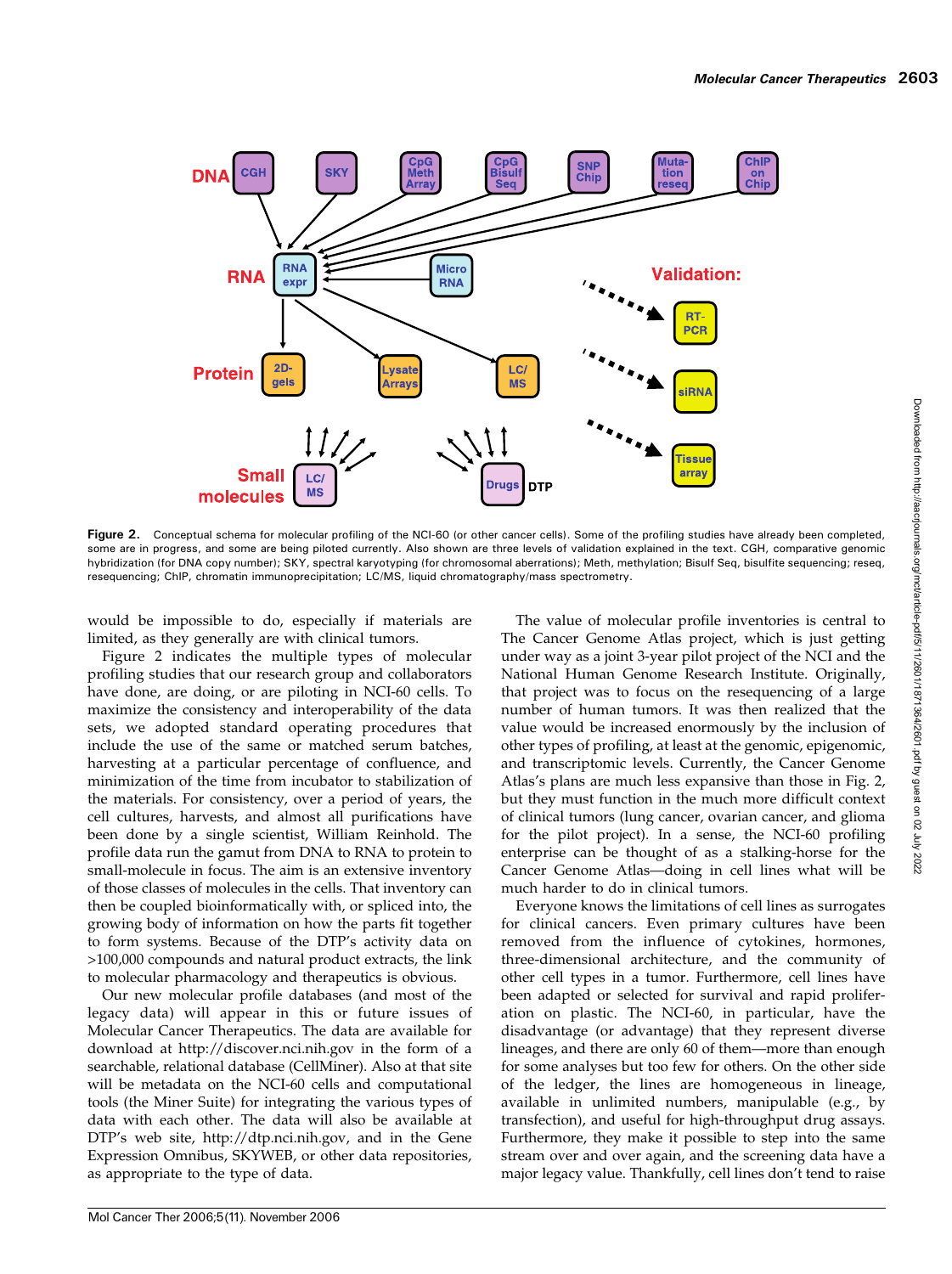issues of informed consent, and they rarely sue for intellectual property rights. The Cancer Genome Atlas does face issues of confidentiality and intellectual property, as well as the inevitably difficult decisions about how best to use the finite, irreplaceable clinical materials. It also faces the inhomogeneity of cell type in clinical tumors, a problem that will become even more acute if it turns out that we really want information on rare stem cells in a tumor or on cells at the proliferating, invading margin, or information on well-oxygenated cells near blood vessels.

In my view, then, the cell lines should be considered, first and foremost, as instances of biology in their own right. Most of our knowledge about cell biology, physiology, and pharmacology has come from a study of the cell lines. In that context, the NCI-60 metadata and molecular profiles often prove useful when one wants to choose a parental cell type with particular characteristics for transfection or other experimental manipulations. When we're predicting toward the clinic, however, it's caveat emptor. As with any model system, there will be leads and there will be mis-leads. It's necessary to find clues that generate testable hypotheses without worrying too much about the clues that don't work out. As usual in science, one has to find a personally comfortable balance between following up the most improbable observation (which may be the most important) and following up the prosaic ones that are more likely to bear fruit.

Figure 2 includes three levels of validation studies. The first, exemplified by real-time reverse transcription-PCR, simply tests the technical accuracy of microarray data. More substantively, the second level, small interfering RNA knock-down, provides a way to turn correlative information from the NCI-60 into causal information, and the third level, use of tissue arrays, tests in real tumors the hypotheses that arise from NCI-60 data. We most often derive biomedically useful knowledge from the NCI-60 by integrating the various data types with each other—the integromic analysis (4, 5)—and then working back and forth iteratively between those data, the validation data, and information on clinical cancers. That process is often ''seat-of-the-pants'' more than it is statistical; we scramble for clues to formulate new hypotheses, we try to corroborate old ones, or we find ways in which the old ones can be enriched.

To illustrate those ways of approaching and using the data, I'll briefly mention several published instances in which we and our collaborators have made that sort of extrapolation from the NCI-60 in the context of molecular therapeutics. Because this commentary isn't intended as a comprehensive review, with apologies I won't try to do justice to the many others around the world who have made excellent use of the information.

 Nishizuka and colleagues (20) integrated information from cDNA arrays, Affymetrix oligonucleotide arrays, resequencing, reverse-phase protein lysate arrays, and tissue arrays to identify promising candidate biomarkers for distinguishing colon from ovarian tumors of unknown origin.

- Ludwig et al. (21) and Szakacs and colleagues (22) used correlative information from the NCI-60 screen and real-time reverse transcription-PCR profiling to identify what we term ''MDR1-inverse'' compounds, which paradoxically are more active in cells that express large amounts of the drug-resistance transporter MDR1-Pgp. Those correlative results were then corroborated in tet-regulated transfectants, siRNA knock-downs, and selected resistant cell lines. In vivo testing is under way.
- Reinhold and colleagues (23) analyzed our gene expression data from the NCI-60, in combination with extensive flow cytometry studies of apoptosis and analysis of molecular interaction maps (24) to formulate the two-step ''Permissive Apoptosis-Resistance'' model for acquisition of drug resistance.
- In 1993, Fojo and colleagues (25) organized the NCI-60 data on hundreds of platinum compounds that had been screened. The resulting clustered heat maps revealed 12 distinct families of compounds on the basis of activity patterns, and 11 of those classes turned out to be structurally homogeneous as well. One of the families, the diaminocyclohexyl group, was relatively more potent in the colon cancer lines. Those analyses, coupled with suggestive results from a clinical trial in France, convinced the company that owned oxaliplatin, a diaminocyclohexyl compound, to proceed with clinical development. Oxaliplatin is now a standard-of-care agent for treatment of primary and recurrent colorectal cancer.

Each of those brief descriptions indicates how partial information can be put together from multiple sources, including the NCI-60 data, for basic molecular pharmacology, drug discovery, or biomarker identification. Two further examples are published in this issue as flagship articles for the Spotlight on Molecular Profiling series:

- Ikediobi and colleagues (26) comprehensively resequenced the exons and exon-intron splice junctions of a range of cancer-related genes in the NCI-60 to identify single nucleotide polymorphisms and sporadic somatic mutations. The article focuses on the resequencing itself and on primary analysis of the results. In accord with the philosophy of the Spotlight on Molecular Profiling series, this datacentric publication will make the data publicly available even as downstream pharmacological hypotheses generated by them are being pursued.
- Lorenzi and colleagues (27) have spearheaded studies that suggest a new, broader indication for an old anticancer agent, the enzyme-drug L-asparaginase, which has been used since the 1970s to treat acute lymphoblastic leukemia. There was previously a known relationship between L-asparaginase activity and the enzyme asparagine synthetase. On the basis of our data from four different transcript expression platforms and a comparative genomic hybridization